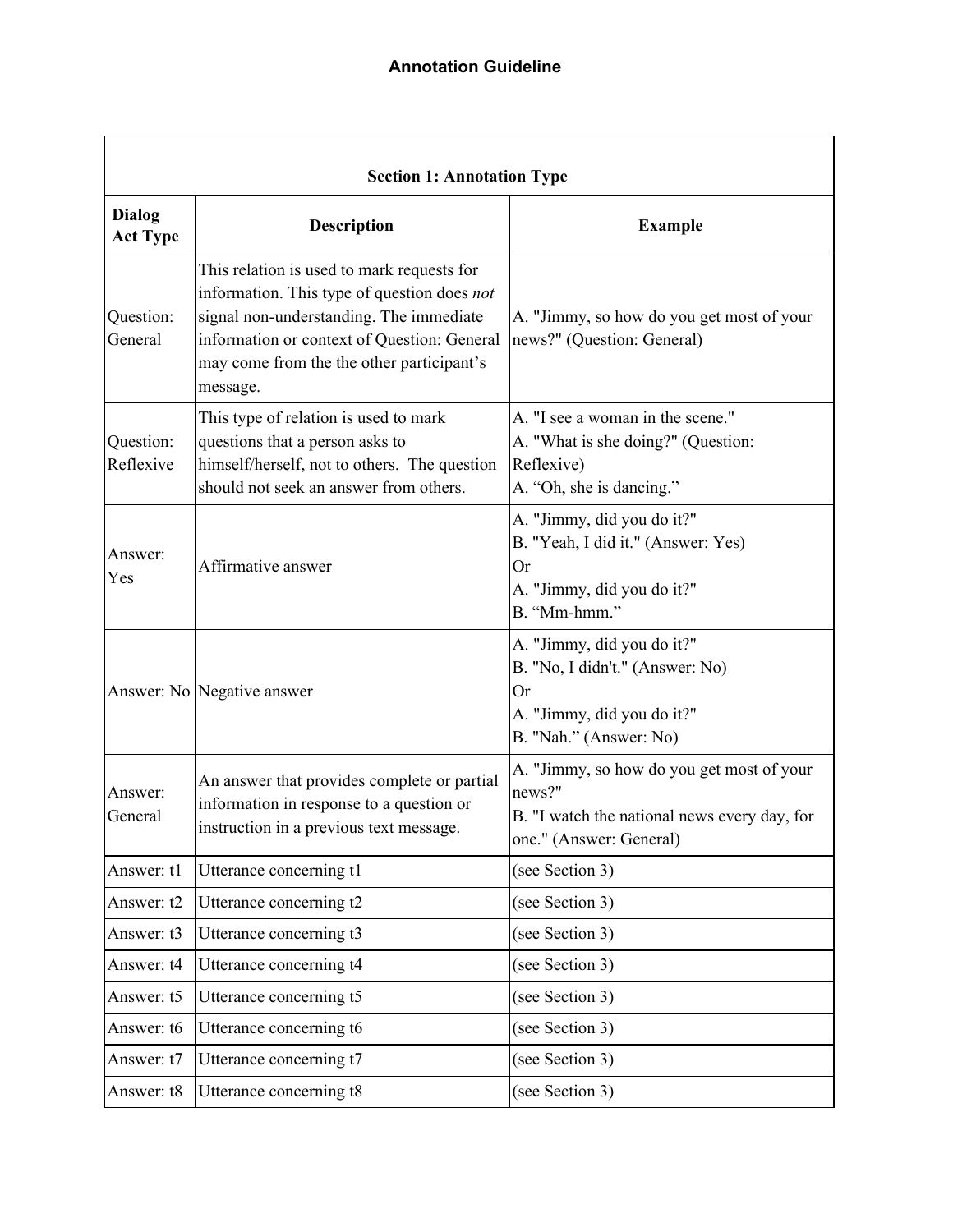| Instruction                             | This relation is used to mark instructions or<br>directions to do something, or statements<br>designed to otherwise elicit information<br>from the participant.                                                                                                                                       | A. "Tell me the detail about the news source<br>you followed." (Instruction)                                                                                                                                                                                                                                                                                                                                                                             |
|-----------------------------------------|-------------------------------------------------------------------------------------------------------------------------------------------------------------------------------------------------------------------------------------------------------------------------------------------------------|----------------------------------------------------------------------------------------------------------------------------------------------------------------------------------------------------------------------------------------------------------------------------------------------------------------------------------------------------------------------------------------------------------------------------------------------------------|
| Suggestion                              | This relation is used when a participant<br>offers another participant an idea or plan for<br>consideration. The immediate information<br>or context of Suggestion comes from the<br>other participant's message.                                                                                     | A. "Let's check out that news channel."<br>(Suggestion)                                                                                                                                                                                                                                                                                                                                                                                                  |
| Request                                 | This relation is used when a participant asks<br>another participant to perform an action.<br>The immediate information or context of<br>Request comes from the other participant's<br>message.                                                                                                       | A. "Please, check out the email." (Request)                                                                                                                                                                                                                                                                                                                                                                                                              |
| Offer                                   | This relation is an expression of readiness to<br>do or give something if desired.                                                                                                                                                                                                                    | A. ""I'm ready to watch the news if you<br>want." (Offer)                                                                                                                                                                                                                                                                                                                                                                                                |
| Acknowled<br>gment                      | This relation signals a participant's<br>understanding of a previous message, or<br>provides feedback to signal understanding<br>of what the addressee said.<br>Acknowledgment may also contain words or<br>short phrases that express sentiment such as<br>happiness, excitement, sadness, or anger. | Cue words or phrases for Acknowledgment<br>include "I understand," "I know," "I see,"<br>"alright," "okay," etc. These words or phrases<br>can be laughing words (such as "haha,"<br>"laughs," and "lol"), words that express<br>surprise or excitement (such as "omg" or<br>"yay") and appreciation (such as "awww"),<br>profanity (such as "what the hell"), or<br>emoticons. These can also be non verbal<br>expressions like "&=laughs" or "&=sigh." |
| Request:<br>Clarificatio<br>$\mathbf n$ | This relation is used when a participant asks<br>a clarifying question regarding any previous<br>context of their conversation. In this case,<br>the participant usually expects a response<br>from others.                                                                                           | A. "Jimmy, so how do you get most of your<br>news?"<br>B. "Which news are you talking about?"<br>(Request: Clarification)<br>or<br>A. "Jimmy, so how do you get most of your<br>news?"<br>B. "You are talking about sports news, right?"<br>(Request: Clarification)                                                                                                                                                                                     |
| Feedback:<br>Reflexive                  | This relation is used when a participant<br>answers their own questions or responds to<br>their own statements (such as laughing at<br>their own joke).                                                                                                                                               | A. "What is happening here?" ()<br>A. "Oh, the mob is coming to get the police."<br>(Feedback: Reflexive)                                                                                                                                                                                                                                                                                                                                                |
| <b>Stalling</b>                         | This relation moderates the time needed to                                                                                                                                                                                                                                                            | Stalling acts often take the form of filled                                                                                                                                                                                                                                                                                                                                                                                                              |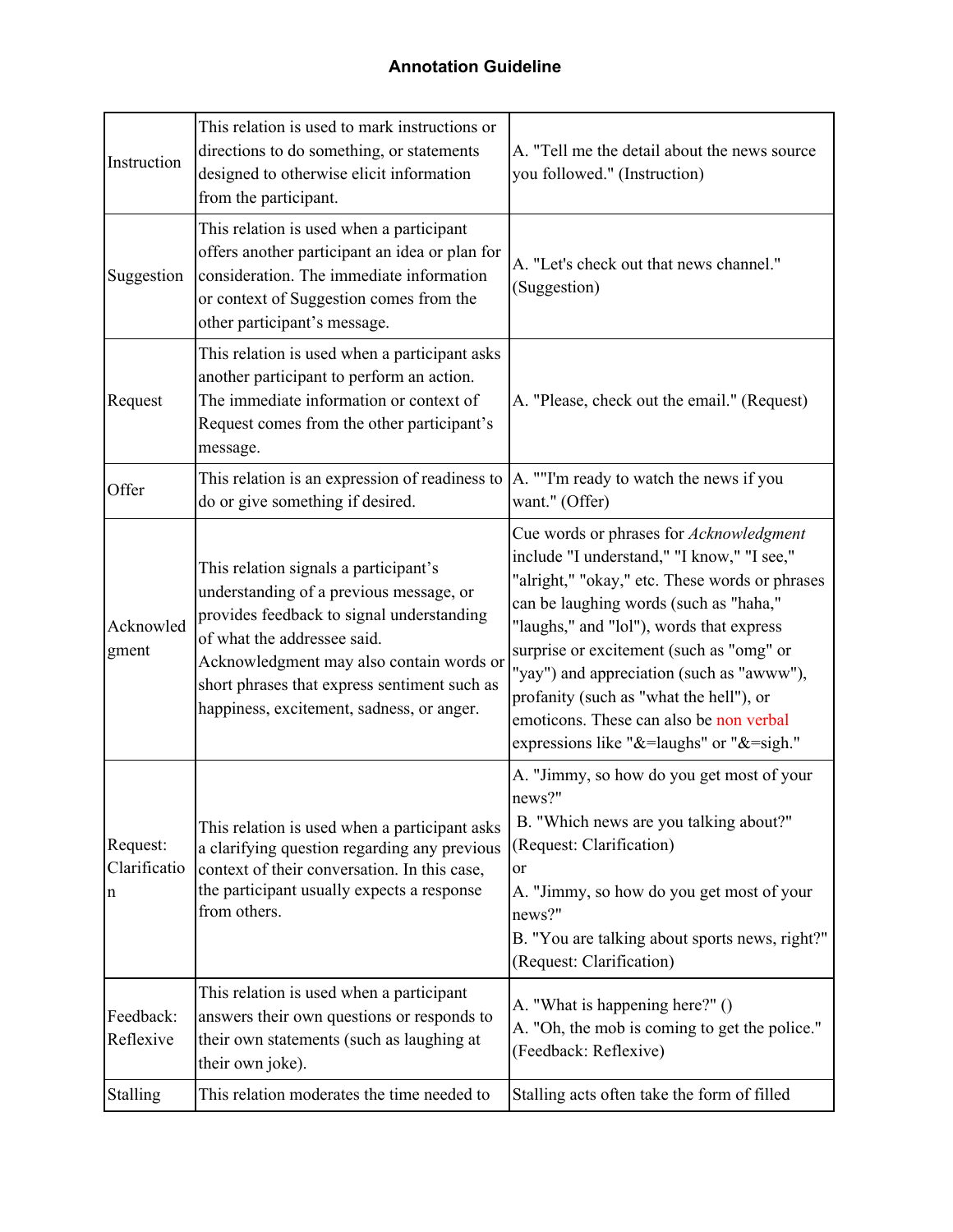|                                                                                                                                                                                                                                                                                                                                                                                                                                                                                            | continue the dialogue directly or indirectly.                                                                                                                                                                                        | pauses ("ehm," "let me see," "well," "Oh<br>boy," etc.) or explicitly claims time ("Just a<br>minute," "Wait a second," "I'll be right back,"<br>$etc.$ ) |  |  |
|--------------------------------------------------------------------------------------------------------------------------------------------------------------------------------------------------------------------------------------------------------------------------------------------------------------------------------------------------------------------------------------------------------------------------------------------------------------------------------------------|--------------------------------------------------------------------------------------------------------------------------------------------------------------------------------------------------------------------------------------|-----------------------------------------------------------------------------------------------------------------------------------------------------------|--|--|
| Correction                                                                                                                                                                                                                                                                                                                                                                                                                                                                                 | This relation is used to edit what was<br>previously said. Correction is generally<br>concerned with correcting wrong<br>information from a previous message.                                                                        | "Oh sorry no," "no no wait," "want to travel"<br>on Tuesday Thursday," etc.                                                                               |  |  |
| Farewell                                                                                                                                                                                                                                                                                                                                                                                                                                                                                   | A Farewell signals a participant's desire to<br>end a conversation when he/she explicitly<br>says words for bidding farewell. It should<br>not be confused with<br>Acknowledgement---many transcripts may<br>end without a Farewell. | "okay, thank you" (Farewell)<br>А.<br>A. "it was nice meeting you, bye."<br>(Farewell)<br>A. "Goodbye, have a nice day." (Farewell)                       |  |  |
| Apology                                                                                                                                                                                                                                                                                                                                                                                                                                                                                    | An Apology signals a participant's desire to<br>convey regret.                                                                                                                                                                       | A. "Pardon me, I did not get you" (Apology)                                                                                                               |  |  |
| Greeting                                                                                                                                                                                                                                                                                                                                                                                                                                                                                   | A Greeting signals a participant's desire to<br>begin a conversation. Many transcripts may<br>begin without a Greeting.                                                                                                              | A. "Hi, this is Peter, I will be taking your<br>interview." (Greeting)<br>A. "Hello, good morning." (Greeting)                                            |  |  |
| Other                                                                                                                                                                                                                                                                                                                                                                                                                                                                                      | Default tag for non-interpretable and<br>non-classifiable utterances. Very few<br>utterances should be tagged as Other.                                                                                                              | When the person talks completely out of<br>context (not anything about the Cookie Theft<br>picture in Section 3 nor regarding previous<br>contexts).      |  |  |
| <b>Section 2: Guidelines</b>                                                                                                                                                                                                                                                                                                                                                                                                                                                               |                                                                                                                                                                                                                                      |                                                                                                                                                           |  |  |
| 1. All utterances are arranged by turn. That means that if at time t one person says something, then the<br>next utterance at time t+1 is from the other participant. You don't have to annotate empty turns like<br>$(*INV:$<br>) or $(*PAR:$<br>$\cdot$                                                                                                                                                                                                                                  |                                                                                                                                                                                                                                      |                                                                                                                                                           |  |  |
| 2. If more than one tag is applicable to an utterance, choose the tag corresponding to its main function.<br>Multiple tags are only applicable for Answer:t1 through Answer:t8.                                                                                                                                                                                                                                                                                                            |                                                                                                                                                                                                                                      |                                                                                                                                                           |  |  |
| 3. Tags Answer: t1-Answer: t8 should have priority over other tags (e.g., if an utterance includes both<br>an Acknowledgment and an Answer: $t$ 7, the assigned label should be Answer: $t$ 7).                                                                                                                                                                                                                                                                                            |                                                                                                                                                                                                                                      |                                                                                                                                                           |  |  |
| 4. Answer: t1, , Answer: t8 refer to utterances that occur when a participant talks about the Cookie<br>Theft picture. See Section 3 for an illustrated guide to these tags.                                                                                                                                                                                                                                                                                                               |                                                                                                                                                                                                                                      |                                                                                                                                                           |  |  |
| 5. Unusual symbols: "&=laughs" -> non-verbal expression of laugh; "(.)"-> short pause; "()-> long<br>pause; "()"-> very long pause; "+<" Lazy Overlap, this code at the beginning of the utterance that<br>overlaps a previous utterance; "[/]"-> word repetitions; "[//]"->retracing; "&-um"-> for marking filled<br>pauses; "[*]"-> error coding; "+ "-> incomplete utterance; "+/"->interruption marker; "xxx"-> used<br>when you cannot hear or understand what the speaker is saying. |                                                                                                                                                                                                                                      |                                                                                                                                                           |  |  |
|                                                                                                                                                                                                                                                                                                                                                                                                                                                                                            |                                                                                                                                                                                                                                      |                                                                                                                                                           |  |  |